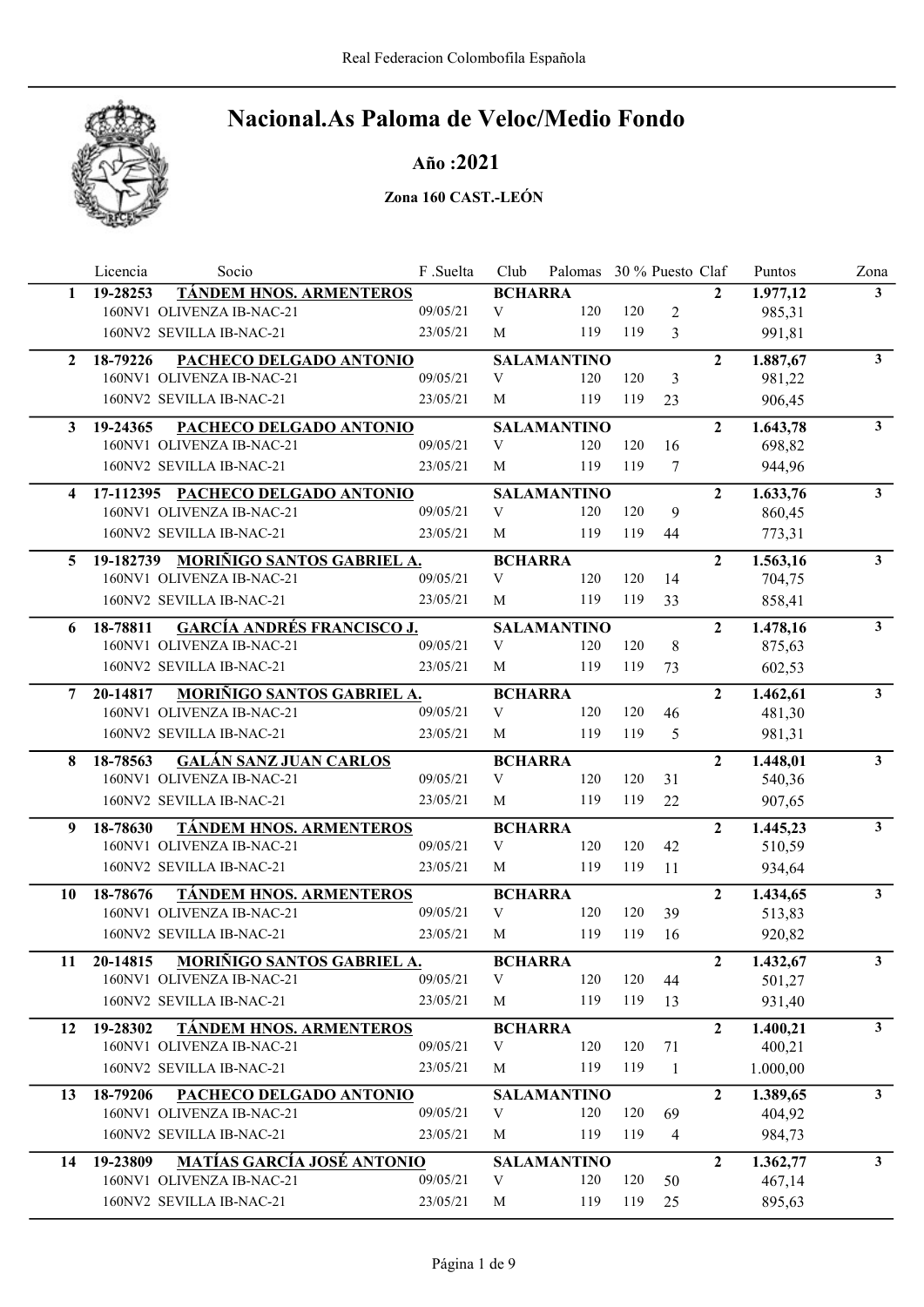

### Año :2021

|           | Socio<br>Licencia                              | F.Suelta | Club                      | Palomas 30 % Puesto Claf |     |    |                | Puntos   | Zona           |
|-----------|------------------------------------------------|----------|---------------------------|--------------------------|-----|----|----------------|----------|----------------|
| 15        | <b>MATÍAS GARCÍA JOSÉ ANTONIO</b><br>20-16204  |          |                           | <b>SALAMANTINO</b>       |     |    | $\mathbf{2}$   | 1.343,43 | $3^{\circ}$    |
|           | 160NV1 OLIVENZA IB-NAC-21                      | 09/05/21 | V                         | 120                      | 120 | 65 |                | 416,35   |                |
|           | 160NV2 SEVILLA IB-NAC-21                       | 23/05/21 | M                         | 119                      | 119 | 15 |                | 927,08   |                |
| 16        | 19-140774 CUIBUS CRISTIAN                      |          | <b>BCHARRA</b>            |                          |     |    | $\overline{2}$ | 1.342,53 | $\mathbf{3}$   |
|           | 160NV1 OLIVENZA IB-NAC-21                      | 09/05/21 | V                         | 120                      | 120 | 48 |                | 470,86   |                |
|           | 160NV2 SEVILLA IB-NAC-21                       | 23/05/21 | M                         | 119                      | 119 | 30 |                | 871,67   |                |
| 17        | <b>CUIBUS CRISTIAN</b><br>19-26664             |          | <b>BCHARRA</b>            |                          |     |    | $\overline{2}$ | 1.330,54 | 3 <sup>7</sup> |
|           | 160NV1 OLIVENZA IB-NAC-21                      | 09/05/21 | V                         | 120                      | 120 | 59 |                | 450,13   |                |
|           | 160NV2 SEVILLA IB-NAC-21                       | 23/05/21 | M                         | 119                      | 119 | 26 |                | 880,41   |                |
| 18        | 19-26687<br><b>CUIBUS CRISTIAN</b>             |          | <b>BCHARRA</b>            |                          |     |    | $\overline{2}$ | 1.300,08 | $\mathbf{3}$   |
|           | 160NV1 OLIVENZA IB-NAC-21                      | 09/05/21 | $\ensuremath{\mathbf{V}}$ | 120                      | 120 | 29 |                | 543,94   |                |
|           | 160NV2 SEVILLA IB-NAC-21                       | 23/05/21 | M                         | 119                      | 119 | 48 |                | 756,14   |                |
| 19        | MORIÑIGO SANTOS GABRIEL A.<br>19-182730        |          | <b>BCHARRA</b>            |                          |     |    | $\overline{2}$ | 1.283,20 | 3 <sup>1</sup> |
|           | 160NV1 OLIVENZA IB-NAC-21                      | 09/05/21 | $\ensuremath{\mathbf{V}}$ | 120                      | 120 | 86 |                | 370,52   |                |
|           | 160NV2 SEVILLA IB-NAC-21                       | 23/05/21 | M                         | 119                      | 119 | 20 |                | 912,68   |                |
| <b>20</b> | 18-79261<br>DELGADO GONZÁLEZ MANUEL            |          |                           | <b>SALAMANTINO</b>       |     |    | $\mathbf{2}$   | 1.265,85 | 3 <sup>1</sup> |
|           | 160NV1 OLIVENZA IB-NAC-21                      | 09/05/21 | V                         | 120                      | 120 | 35 |                | 525,95   |                |
|           | 160NV2 SEVILLA IB-NAC-21                       | 23/05/21 | M                         | 119                      | 119 | 51 |                | 739,90   |                |
| 21        | 19-182736 MORIÑIGO SANTOS GABRIEL A.           |          | <b>BCHARRA</b>            |                          |     |    | $\overline{2}$ | 1.256,99 | $\mathbf{3}$   |
|           | 160NV1 OLIVENZA IB-NAC-21                      | 09/05/21 | V                         | 120                      | 120 | 90 |                | 340,53   |                |
|           | 160NV2 SEVILLA IB-NAC-21                       | 23/05/21 | M                         | 119                      | 119 | 19 |                | 916,46   |                |
| 22        | <b>CUIBUS CRISTIAN</b><br>19-26675             |          | <b>BCHARRA</b>            |                          |     |    | $\overline{2}$ | 1.254,32 | 3 <sup>7</sup> |
|           | 160NV1 OLIVENZA IB-NAC-21                      | 09/05/21 | V                         | 120                      | 120 | 82 |                | 383,16   |                |
|           | 160NV2 SEVILLA IB-NAC-21                       | 23/05/21 | M                         | 119                      | 119 | 31 |                | 871,16   |                |
| 23        | 16-126542 GALÁN SANZ JUAN CARLOS               |          | <b>BCHARRA</b>            |                          |     |    | $\overline{2}$ | 1.189,41 | 3 <sup>1</sup> |
|           | 160NV1 OLIVENZA IB-NAC-21                      | 09/05/21 | V                         | 120                      | 120 | 18 |                | 692,47   |                |
|           | 160NV2 SEVILLA IB-NAC-21                       | 23/05/21 | M                         | 119                      | 119 | 87 |                | 496,94   |                |
| 24        | <b>MATÍAS GARCÍA JOSÉ ANTONIO</b><br>20-16202  |          |                           | <b>SALAMANTINO</b>       |     |    | $\overline{2}$ | 1.184,69 | $3^{\circ}$    |
|           | 160NV1 OLIVENZA IB-NAC-21                      | 09/05/21 | $\ensuremath{\mathbf{V}}$ | 120                      | 120 | 64 |                | 419,30   |                |
|           | 160NV2 SEVILLA IB-NAC-21                       | 23/05/21 | M                         | 119                      | 119 | 45 |                | 765,39   |                |
| 25        | 16-126929 DELGADO GONZÁLEZ MANUEL              |          |                           | <b>SALAMANTINO</b>       |     |    | $\mathbf{2}$   | 1.125,70 | $\mathbf{3}$   |
|           | 160NV1 OLIVENZA IB-NAC-21                      | 09/05/21 | V                         | 120                      | 120 | 79 |                | 386,50   |                |
|           | 160NV2 SEVILLA IB-NAC-21                       | 23/05/21 | M                         | 119                      | 119 | 52 |                | 739,20   |                |
| 26        | DELGADO GONZÁLEZ MANUEL<br>20-15362            |          |                           | <b>SALAMANTINO</b>       |     |    | $\overline{2}$ | 1.100,12 | 3 <sup>1</sup> |
|           | 160NV1 OLIVENZA IB-NAC-21                      | 09/05/21 | V                         | 120                      | 120 | 43 |                | 503,81   |                |
|           | 160NV2 SEVILLA IB-NAC-21                       | 23/05/21 | М                         | 119                      | 119 | 75 |                | 596,31   |                |
| 27        | 17-112144 DELGADO GONZÁLEZ MANUEL              |          |                           | <b>SALAMANTINO</b>       |     |    | $\mathbf{2}$   | 1.042,37 | 3 <sup>1</sup> |
|           | 160NV1 OLIVENZA IB-NAC-21                      | 09/05/21 | V                         | 120                      | 120 | 62 |                | 430,58   |                |
|           | 160NV2 SEVILLA IB-NAC-21                       | 23/05/21 | M                         | 119                      | 119 | 71 |                | 611,79   |                |
| 28        | <b>MORIÑIGO SANTOS GABRIEL A.</b><br>19-182731 |          | <b>BCHARRA</b>            |                          |     |    | $\overline{2}$ | 976,64   | 3 <sup>1</sup> |
|           | 160NV1 OLIVENZA IB-NAC-21                      | 09/05/21 | $\ensuremath{\mathbf{V}}$ | 120                      | 120 | 87 |                | 370,41   |                |
|           | 160NV2 SEVILLA IB-NAC-21                       | 23/05/21 | M                         | 119                      | 119 | 72 |                | 606,23   |                |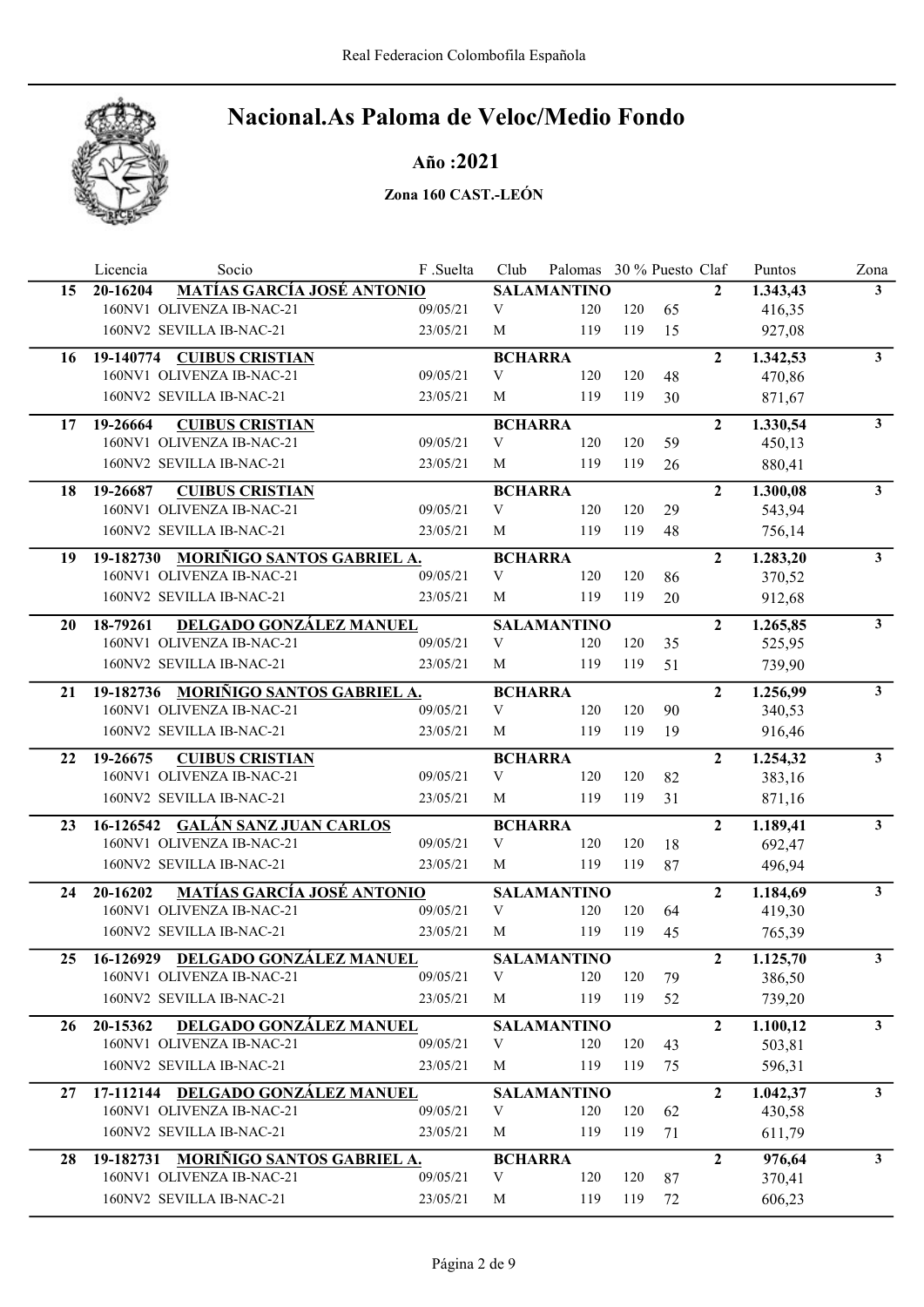

Año :2021

|    | Licencia<br>Socio                                                         | F.Suelta | Club                | Palomas 30 % Puesto Claf  |     |                |                | Puntos           | Zona                    |
|----|---------------------------------------------------------------------------|----------|---------------------|---------------------------|-----|----------------|----------------|------------------|-------------------------|
| 29 | <b>CUIBUS CRISTIAN</b><br>19-26693                                        |          | <b>BCHARRA</b>      |                           |     |                | $\mathbf{2}$   | 964,63           | 3 <sup>1</sup>          |
|    | 160NV1 OLIVENZA IB-NAC-21                                                 | 09/05/21 | V                   | 120                       | 120 | 61             |                | 431,18           |                         |
|    | 160NV2 SEVILLA IB-NAC-21                                                  | 23/05/21 | M                   | 119                       | 119 | 83             |                | 533,45           |                         |
| 30 | <b>GALÁN SANZ JUAN CARLOS</b><br>18-78691                                 |          | <b>BCHARRA</b>      |                           |     |                | $\overline{2}$ | 961,34           | $\mathbf{3}$            |
|    | 160NV1 OLIVENZA IB-NAC-21                                                 | 09/05/21 | V                   | 120                       | 120 | 78             |                | 386,56           |                         |
|    | 160NV2 SEVILLA IB-NAC-21                                                  | 23/05/21 | M                   | 119                       | 119 | 78             |                | 574,78           |                         |
| 31 | <b>FARIAS HERNÁNDEZ ÁNGEL</b><br>19-24307                                 |          |                     | <b>SALAMANTINO</b>        |     |                | $\overline{2}$ | 931,53           | 3 <sup>7</sup>          |
|    | 160NV1 OLIVENZA IB-NAC-21                                                 | 09/05/21 | V                   | 120                       | 120 | 99             |                | 245,92           |                         |
|    | 160NV2 SEVILLA IB-NAC-21                                                  | 23/05/21 | M                   | 119                       | 119 | 59             |                | 685,61           |                         |
| 32 | PACHECO DELGADO ANTONIO<br>18-79205                                       |          |                     | <b>SALAMANTINO</b>        |     |                | $\overline{2}$ | 888,17           | 3 <sup>1</sup>          |
|    | 160NV1 OLIVENZA IB-NAC-21                                                 | 09/05/21 | V                   | 120                       | 120 | 85             |                | 370,96           |                         |
|    | 160NV2 SEVILLA IB-NAC-21                                                  | 23/05/21 | M                   | 119                       | 119 | 85             |                | 517,21           |                         |
| 33 | 18-79225<br>PACHECO DELGADO ANTONIO                                       |          |                     | <b>SALAMANTINO</b>        |     |                | $\mathbf{1}$   | 1.000,00         | 3 <sup>1</sup>          |
|    | 160NV1 OLIVENZA IB-NAC-21                                                 | 09/05/21 | V                   | 120                       | 120 | $\mathbf{1}$   |                | 1.000,00         |                         |
|    |                                                                           |          |                     |                           |     |                |                |                  |                         |
| 34 | 19-28232<br><b>TÁNDEM HNOS. ARMENTEROS</b><br>160NV2 SEVILLA IB-NAC-21    | 23/05/21 | <b>BCHARRA</b><br>M | 119                       | 119 | $\overline{2}$ | $\mathbf{1}$   | 992,10<br>992,10 | $\mathbf{3}$            |
|    |                                                                           |          |                     |                           |     |                |                |                  |                         |
| 35 | 17-112089 GALÁN SANZ JUAN CARLOS                                          |          | <b>BCHARRA</b>      |                           |     |                | $\mathbf{1}$   | 973,72           | $\overline{3}$          |
|    | 160NV1 OLIVENZA IB-NAC-21                                                 | 09/05/21 | V                   | 120                       | 120 | $\overline{4}$ |                | 973,72           |                         |
| 36 | TÁNDEM HNOS. ARMENTEROS<br>19-28240                                       |          | <b>BCHARRA</b>      |                           |     |                | $\mathbf{1}$   | 969,37           | 3 <sup>1</sup>          |
|    | 160NV2 SEVILLA IB-NAC-21                                                  | 23/05/21 | M                   | 119                       | 119 | 6              |                | 969,37           |                         |
| 37 | TÁNDEM HNOS. ARMENTEROS<br>19-28247                                       |          | <b>BCHARRA</b>      |                           |     |                | $\mathbf{1}$   | 958,55           | $\overline{\mathbf{3}}$ |
|    | 160NV1 OLIVENZA IB-NAC-21                                                 | 09/05/21 | V                   | 120                       | 120 | 5              |                | 958,55           |                         |
| 38 | 17-112302 GARCÍA ANDRÉS FRANCISCO J.                                      |          |                     | <b>SALAMANTINO</b>        |     |                | $\mathbf{1}$   | 948,33           | $\mathbf{3}$            |
|    | 160NV1 OLIVENZA IB-NAC-21                                                 | 09/05/21 | V                   | 120                       | 120 | 6              |                | 948,33           |                         |
| 39 | 17-112203 GARCÍA ANDRÉS FRANCISCO J.                                      |          |                     | <b>SALAMANTINO</b>        |     |                | $\mathbf{1}$   | 948,27           | 3 <sup>1</sup>          |
|    | 160NV1 OLIVENZA IB-NAC-21                                                 | 09/05/21 | V                   | 120                       | 120 | 7              |                | 948,27           |                         |
| 40 | 19-9535306 MORIÑIGO SANTOS GABRIEL A.                                     |          | <b>BCHARRA</b>      |                           |     |                | $\mathbf{1}$   | 936,64           | 3 <sup>1</sup>          |
|    | 160NV2 SEVILLA IB-NAC-21                                                  | 23/05/21 | M                   | 119                       | 119 | 8              |                | 936,64           |                         |
|    |                                                                           |          |                     |                           |     |                |                |                  |                         |
| 41 | <b>GARCÍA ANDRÉS FRANCISCO J.</b><br>20-15593<br>160NV2 SEVILLA IB-NAC-21 | 23/05/21 | M                   | <b>SALAMANTINO</b>        | 119 |                | 1              | 935,67           | 3 <sup>7</sup>          |
|    |                                                                           |          |                     | 119                       |     | 9              |                | 935,67           |                         |
| 42 | <b>GARCÍA ANDRÉS FRANCISCO J.</b><br>19-24456                             |          |                     | <b>SALAMANTINO</b>        |     |                | $\mathbf{1}$   | 935,63           | 3 <sup>1</sup>          |
|    | 160NV2 SEVILLA IB-NAC-21                                                  | 23/05/21 | M                   | 119                       | 119 | 10             |                | 935,63           |                         |
| 43 | 19-26447<br><b>CUIBUS CRISTIAN</b>                                        |          | <b>BCHARRA</b>      |                           |     |                | 1              | 933,52           | 3 <sup>7</sup>          |
|    | 160NV2 SEVILLA IB-NAC-21                                                  | 23/05/21 | M                   | 119                       | 119 | 12             |                | 933,52           |                         |
| 44 | TÁNDEM HNOS. ARMENTEROS<br>20-15072                                       |          | <b>BCHARRA</b>      |                           |     |                | $\mathbf{1}$   | 931,33           | 3 <sup>7</sup>          |
|    | 160NV2 SEVILLA IB-NAC-21                                                  | 23/05/21 | M                   | 119                       | 119 | 14             |                | 931,33           |                         |
| 45 | TÁNDEM HNOS. ARMENTEROS<br>19-28227                                       |          | <b>BCHARRA</b>      |                           |     |                | $\mathbf{1}$   | 920,20           | $\mathbf{3}$            |
|    | 160NV2 SEVILLA IB-NAC-21                                                  | 23/05/21 | M                   | 119                       | 119 | 17             |                | 920,20           |                         |
|    | <b>GARCÍA ANDRÉS FRANCISCO J.</b>                                         |          |                     |                           |     |                | $\mathbf{1}$   |                  | 3 <sup>1</sup>          |
| 46 | 20-15511<br>160NV2 SEVILLA IB-NAC-21                                      | 23/05/21 | M                   | <b>SALAMANTINO</b><br>119 | 119 | 18             |                | 917,23<br>917,23 |                         |
|    |                                                                           |          |                     |                           |     |                |                |                  |                         |
| 47 | 19-182728 MORIÑIGO SANTOS GABRIEL A.                                      |          | <b>BCHARRA</b>      |                           |     |                | $\mathbf{1}$   | 912,52           | 3 <sup>1</sup>          |
|    | 160NV2 SEVILLA IB-NAC-21                                                  | 23/05/21 | M                   | 119                       | 119 | 21             |                | 912,52           |                         |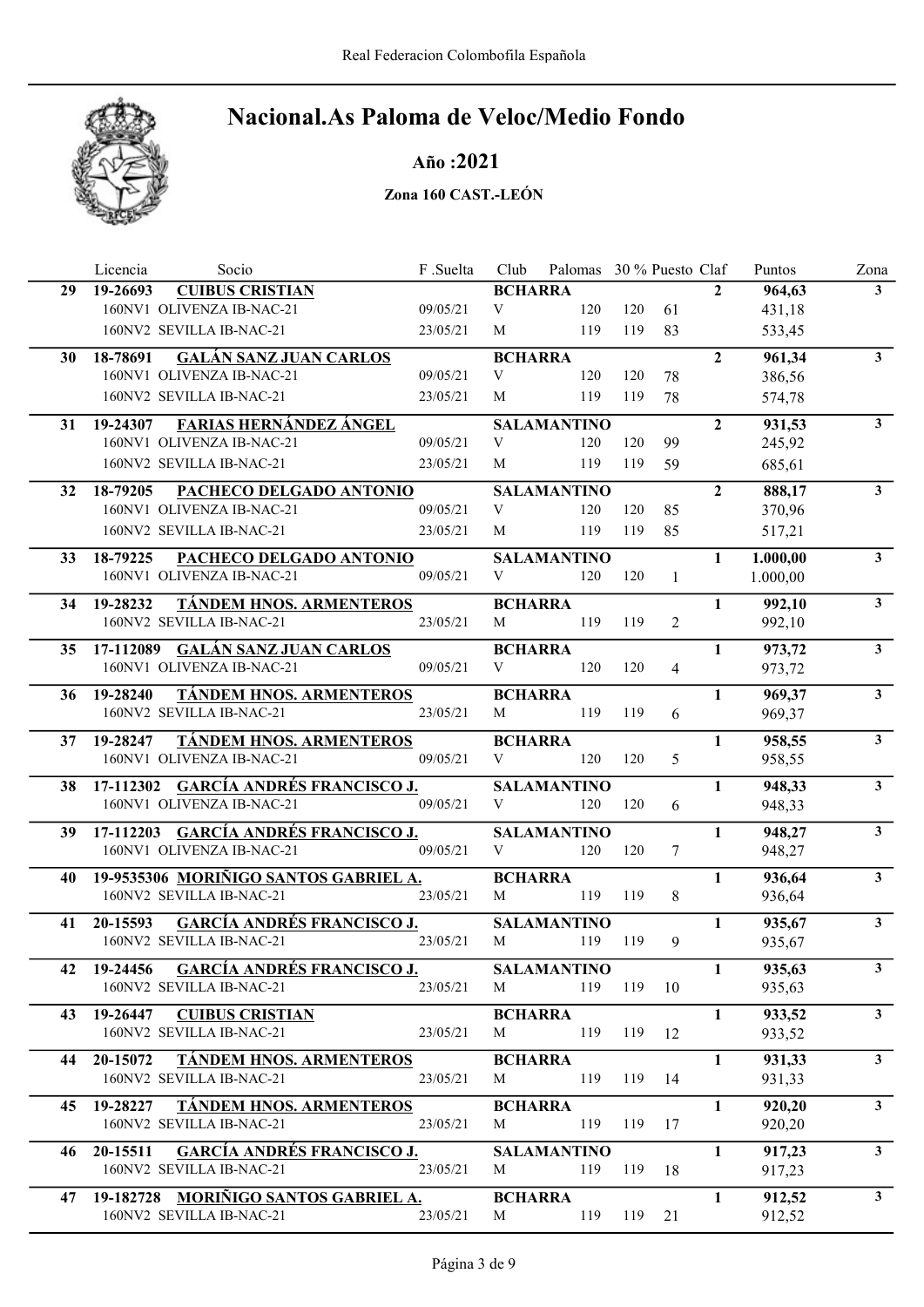

### Año :2021

|    | Socio<br>Licencia                                                         | F .Suelta | Club           | Palomas 30 % Puesto Claf  |         |    |              | Puntos           | Zona           |
|----|---------------------------------------------------------------------------|-----------|----------------|---------------------------|---------|----|--------------|------------------|----------------|
| 48 | <b>GARCÍA ANDRÉS FRANCISCO J.</b><br>20-15531                             |           |                | <b>SALAMANTINO</b>        |         |    | $\mathbf{1}$ | 896,72           | 3 <sup>1</sup> |
|    | 160NV2 SEVILLA IB-NAC-21                                                  | 23/05/21  | M              | 119                       | 119     | 24 |              | 896,72           |                |
| 49 | <b>RINCÓN BOREGO JOSÉ LORENZO</b><br>20-15407                             |           |                | <b>SALAMANTINO</b>        |         |    | 1            | 874,01           | 3 <sup>1</sup> |
|    | 160NV2 SEVILLA IB-NAC-21                                                  | 23/05/21  | M              | 119                       | 119     | 27 |              | 874,01           |                |
| 50 | ROMERO PÉREZ JOSÉ A.<br>19-24192                                          |           |                | <b>SALAMANTINO</b>        |         |    | $\mathbf{1}$ | 873,47           | 3 <sup>1</sup> |
|    | 160NV2 SEVILLA IB-NAC-21                                                  | 23/05/21  | M              | 119                       | 119     | 28 |              | 873,47           |                |
| 51 | TÁNDEM HNOS. ARMENTEROS<br>19-28300                                       |           | <b>BCHARRA</b> |                           |         |    | $\mathbf{1}$ | 872,60           | 3 <sup>1</sup> |
|    | 160NV2 SEVILLA IB-NAC-21                                                  | 23/05/21  | M              | 119                       | 119     | 29 |              | 872,60           |                |
| 52 | 18-78692<br><b>GALÁN SANZ JUAN CARLOS</b>                                 |           | <b>BCHARRA</b> |                           |         |    | $\mathbf{1}$ | 866,39           | $3^{\circ}$    |
|    | 160NV2 SEVILLA IB-NAC-21                                                  | 23/05/21  | M              | 119                       | 119     | 32 |              | 866,39           |                |
| 53 | <b>ROMERO PÉREZ ADOLFO</b><br>19-24288                                    |           |                | <b>SALAMANTINO</b>        |         |    | $\mathbf{1}$ | 850,35           | 3 <sup>1</sup> |
|    | 160NV2 SEVILLA IB-NAC-21                                                  | 23/05/21  | M              | 119                       | 119     | 34 |              | 850,35           |                |
| 54 | <u>MATÍAS GARCÍA JOSÉ ANTONIO</u><br>18-78755                             |           |                | <b>SALAMANTINO</b>        |         |    | $\mathbf{1}$ | 846,37           | 3 <sup>1</sup> |
|    | 160NV2 SEVILLA IB-NAC-21                                                  | 23/05/21  | M              | 119                       | 119     | 35 |              | 846,37           |                |
| 55 | 19-109714 MORIÑIGO SANTOS GABRIEL A.                                      |           | <b>BCHARRA</b> |                           |         |    | $\mathbf{1}$ | 840,87           | 3 <sup>7</sup> |
|    | 160NV2 SEVILLA IB-NAC-21                                                  | 23/05/21  | M              | 119                       | 119     | 36 |              | 840,87           |                |
|    | 56 20-37856<br><b>LANCHAS LANCHAS CRISTIAN</b>                            |           |                | <b>SALAMANTINO</b>        |         |    | $\mathbf{1}$ | 838,11           | 3 <sup>1</sup> |
|    | 160NV2 SEVILLA IB-NAC-21                                                  | 23/05/21  | M              | 119                       | 119     | 37 |              | 838,11           |                |
|    | 57 17-111914 TÁNDEM HNOS. ARMENTEROS                                      |           | <b>BCHARRA</b> |                           |         |    | $\mathbf{1}$ | 833,34           | 3 <sup>7</sup> |
|    | 160NV1 OLIVENZA IB-NAC-21                                                 | 09/05/21  | V              | 120                       | 120     | 10 |              | 833,34           |                |
|    |                                                                           |           |                |                           |         |    | $\mathbf{1}$ |                  | 3 <sup>1</sup> |
| 58 | 20-15404 RINCÓN BOREGO JOSÉ LORENZO<br>160NV2 SEVILLA IB-NAC-21           | 23/05/21  | M              | <b>SALAMANTINO</b><br>119 | 119     | 38 |              | 819,13<br>819,13 |                |
|    |                                                                           |           |                |                           |         |    |              |                  |                |
| 59 | 18-8004580 LANCHAS LANCHAS CRISTIAN<br>160NV2 SEVILLA IB-NAC-21           | 23/05/21  | M              | <b>SALAMANTINO</b><br>119 | 119     | 39 | 1            | 818,58<br>818,58 | $\mathbf{3}$   |
|    |                                                                           |           |                |                           |         |    |              |                  |                |
| 60 | ROMERO PÉREZ JOSÉ A.<br>20-15829<br>160NV1 OLIVENZA IB-NAC-21             | 09/05/21  | V              | <b>SALAMANTINO</b><br>120 | 120     | 11 | 1            | 793,26<br>793,26 | 3 <sup>1</sup> |
|    |                                                                           |           |                |                           |         |    |              |                  |                |
| 61 | <b>MORIÑIGO SANTOS GABRIEL A.</b><br>19-85188<br>160NV2 SEVILLA IB-NAC-21 |           | <b>BCHARRA</b> |                           |         |    | 1            | 788,18           | $\mathbf{3}$   |
|    |                                                                           | 23/05/21  | M              | 119                       | 119     | 40 |              | 788,18           |                |
| 62 | ROMERO PÉREZ JOSÉ A.<br>19-24103                                          |           |                | <b>SALAMANTINO</b>        |         |    | $\mathbf{1}$ | 784,74           | 3 <sup>7</sup> |
|    | 160NV2 SEVILLA IB-NAC-21                                                  | 23/05/21  | M              | 119                       | 119     | 41 |              | 784,74           |                |
| 63 | 20-15441 RINCÓN BOREGO JOSÉ LORENZO                                       |           |                | <b>SALAMANTINO</b>        |         |    | $\mathbf{1}$ | 782,24           | $\mathbf{3}$   |
|    | 160NV2 SEVILLA IB-NAC-21                                                  | 23/05/21  | M              |                           | 119 119 | 42 |              | 782,24           |                |
| 64 | 20-37814 LANCHAS LANCHAS CRISTIAN                                         |           |                | <b>SALAMANTINO</b>        |         |    | $\mathbf{1}$ | 778,51           | 3 <sup>1</sup> |
|    | 160NV2 SEVILLA IB-NAC-21                                                  | 23/05/21  | M              | 119                       | 119     | 43 |              | 778,51           |                |
| 65 | <b>GALÁN SANZ JUAN CARLOS</b><br>19-28392                                 |           | <b>BCHARRA</b> |                           |         |    | $\mathbf{1}$ | 763,87           | 3 <sup>1</sup> |
|    | 160NV2 SEVILLA IB-NAC-21                                                  | 23/05/21  | M              | 119                       | 119     | 46 |              | 763,87           |                |
| 66 | 18-8004531 LANCHAS LANCHAS CRISTIAN                                       |           |                | <b>SALAMANTINO</b>        |         |    | $\mathbf{1}$ | 763,45           | 3 <sup>1</sup> |
|    | 160NV2 SEVILLA IB-NAC-21                                                  | 23/05/21  | M              | 119                       | 119     | 47 |              | 763,45           |                |
| 67 | ROMERO PÉREZ JOSÉ A.<br>19-24113                                          |           |                | <b>SALAMANTINO</b>        |         |    | $\mathbf{1}$ | 753,27           | 3 <sup>1</sup> |
|    | 160NV2 SEVILLA IB-NAC-21                                                  | 23/05/21  | М              | 119                       | 119     | 49 |              | 753,27           |                |
| 68 | 19-24154 ROMERO PÉREZ JOSÉ A.                                             |           |                | <b>SALAMANTINO</b>        |         |    | $\mathbf{1}$ | 742,21           | 3 <sup>1</sup> |
|    | 160NV2 SEVILLA IB-NAC-21                                                  | 23/05/21  | M              | 119                       | 119     | 50 |              | 742,21           |                |
|    |                                                                           |           |                |                           |         |    |              |                  |                |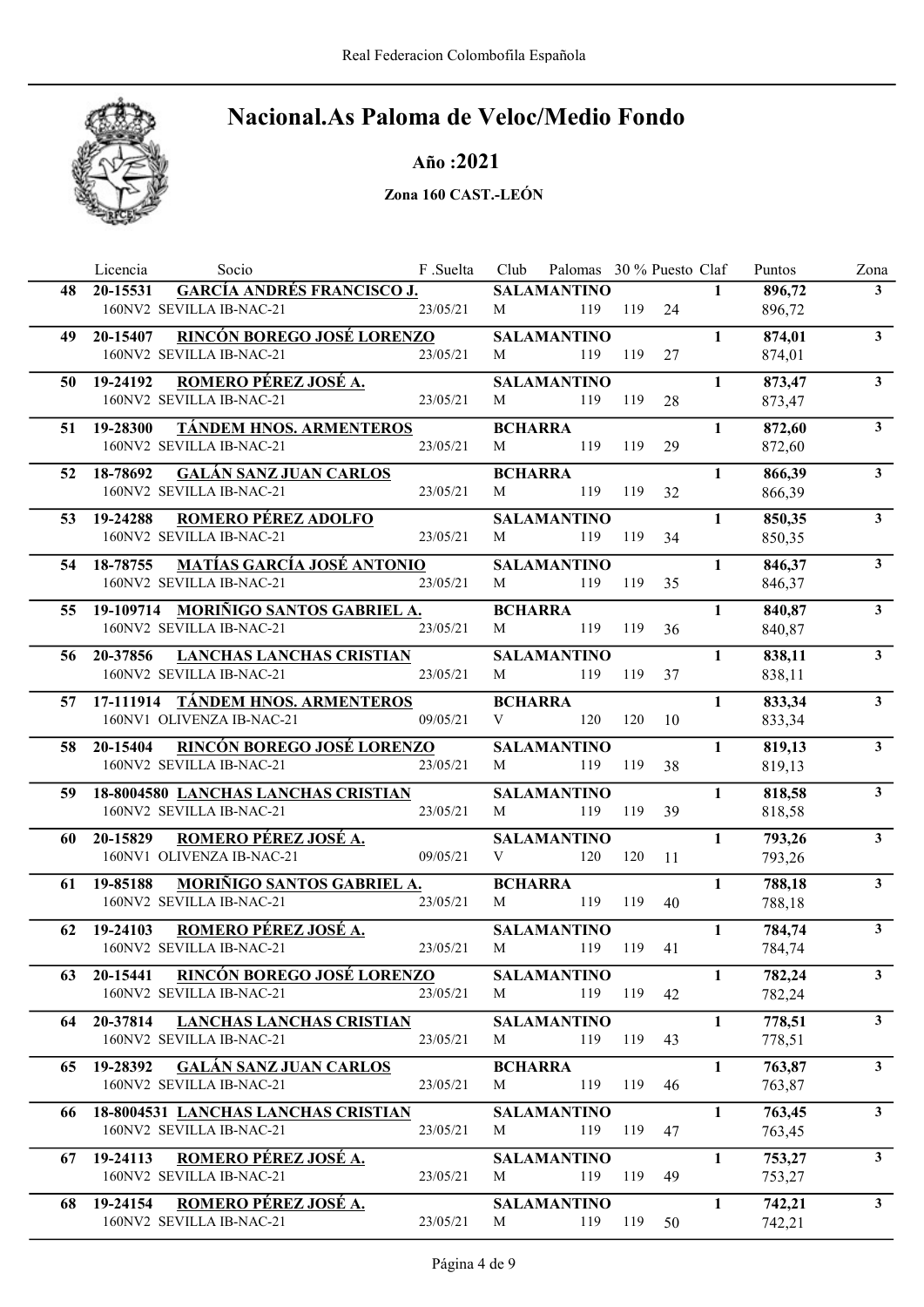

### Año :2021

|     | Socio<br>Licencia                                                         | F .Suelta | Club           | Palomas 30 % Puesto Claf  |         |    |              | Puntos           | Zona                    |
|-----|---------------------------------------------------------------------------|-----------|----------------|---------------------------|---------|----|--------------|------------------|-------------------------|
| 69  | 13-116247 LANCHAS LANCHAS CRISTIAN                                        |           |                | <b>SALAMANTINO</b>        |         |    | $\mathbf{1}$ | 735,28           | 3 <sup>1</sup>          |
|     | 160NV2 SEVILLA IB-NAC-21                                                  | 23/05/21  | М              | 119                       | 119     | 53 |              | 735,28           |                         |
| 70  | <b>ROMERO PÉREZ ADOLFO</b><br>19-24203                                    |           |                | <b>SALAMANTINO</b>        |         |    | 1            | 720,78           | $\mathbf{3}$            |
|     | 160NV2 SEVILLA IB-NAC-21                                                  | 23/05/21  | M              | 119                       | 119     | 54 |              | 720,78           |                         |
| 71  | <b>MATÍAS GARCÍA JOSÉ ANTONIO</b><br>20-15327                             |           |                | <b>SALAMANTINO</b>        |         |    | 1            | 717,73           | $\mathbf{3}$            |
|     | 160NV2 SEVILLA IB-NAC-21                                                  | 23/05/21  | M              | 119                       | 119     | 55 |              | 717,73           |                         |
| 72  | PACHECO DELGADO ANTONIO<br>19-24376                                       |           |                | <b>SALAMANTINO</b>        |         |    | $\mathbf{1}$ | 717,69           | 3 <sup>1</sup>          |
|     | 160NV2 SEVILLA IB-NAC-21                                                  | 23/05/21  | M              | 119                       | 119     | 56 |              | 717,69           |                         |
| 73  | 19-28340<br><b>ROMERO PÉREZ ADOLFO</b>                                    |           |                | <b>SALAMANTINO</b>        |         |    | $\mathbf{1}$ | 710,64           | $3^{\circ}$             |
|     | 160NV1 OLIVENZA IB-NAC-21                                                 | 09/05/21  | V              | 120                       | 120     | 12 |              | 710,64           |                         |
| 74  | <b>GARCÍA ANDRÉS FRANCISCO J.</b><br>19-24491                             |           |                | <b>SALAMANTINO</b>        |         |    | $\mathbf{1}$ | 704,79           | $\mathbf{3}$            |
|     | 160NV1 OLIVENZA IB-NAC-21                                                 | 09/05/21  | V              | 120                       | 120     | 13 |              | 704,79           |                         |
|     |                                                                           |           |                |                           |         |    |              |                  |                         |
| 75  | <b>GARCÍA ANDRÉS FRANCISCO J.</b><br>18-78810<br>160NV2 SEVILLA IB-NAC-21 | 23/05/21  | M              | <b>SALAMANTINO</b><br>119 | 119     | 57 | $\mathbf{1}$ | 704,09<br>704,09 | $\mathbf{3}$            |
|     |                                                                           |           |                |                           |         |    |              |                  |                         |
| 76  | <b>GARCÍA ANDRÉS FRANCISCO J.</b><br>18-78873                             |           |                | <b>SALAMANTINO</b>        |         |    | $\mathbf{1}$ | 702,57           | $\overline{\mathbf{3}}$ |
|     | 160NV1 OLIVENZA IB-NAC-21                                                 | 09/05/21  | V              | 120                       | 120     | 15 |              | 702,57           |                         |
| 77  | <b>MATÍAS GARCÍA JOSÉ ANTONIO</b><br>20-15311                             |           |                | <b>SALAMANTINO</b>        |         |    | $\mathbf{1}$ | 692,59           | 3 <sup>1</sup>          |
|     | 160NV1 OLIVENZA IB-NAC-21                                                 | 09/05/21  | V              | 120                       | 120     | 17 |              | 692,59           |                         |
| 78  | <u>MATÍAS GARCÍA JOSÉ ANTONIO</u><br>20-15330                             |           |                | <b>SALAMANTINO</b>        |         |    | 1            | 691,03           | 3 <sup>1</sup>          |
|     | 160NV2 SEVILLA IB-NAC-21                                                  | 23/05/21  | M              | 119                       | 119     | 58 |              | 691,03           |                         |
| 79. | DELGADO GONZÁLEZ MANUEL<br>20-15356                                       |           |                | <b>SALAMANTINO</b>        |         |    | 1            | 688,97           | 3 <sup>1</sup>          |
|     | 160NV1 OLIVENZA IB-NAC-21                                                 | 09/05/21  | V              | 120                       | 120     | 19 |              | 688,97           |                         |
| 80  | <b>GARCÍA ANDRÉS FRANCISCO J.</b><br>19-24440                             |           |                | <b>SALAMANTINO</b>        |         |    | $\mathbf{1}$ | 687,60           | 3 <sup>1</sup>          |
|     | 160NV1 OLIVENZA IB-NAC-21                                                 | 09/05/21  | V              | 120                       | 120     | 20 |              | 687,60           |                         |
| 81  | ROMERO PÉREZ JOSÉ A.<br>18-79408                                          |           |                | <b>SALAMANTINO</b>        |         |    | $\mathbf{1}$ | 678,94           | $\mathbf{3}$            |
|     | 160NV2 SEVILLA IB-NAC-21                                                  | 23/05/21  | M              | 119                       | 119     | 60 |              | 678,94           |                         |
| 82  | 17-112393 PACHECO DELGADO ANTONIO                                         |           |                | <b>SALAMANTINO</b>        |         |    | $\mathbf{1}$ | 673,09           | $\mathbf{3}$            |
|     | 160NV2 SEVILLA IB-NAC-21                                                  | 23/05/21  | M              | 119                       | 119     | 61 |              | 673,09           |                         |
| 83  | 18-78569<br><b>GALÁN SANZ JUAN CARLOS</b>                                 |           | <b>BCHARRA</b> |                           |         |    | $\mathbf{1}$ | 664,88           | $\overline{\mathbf{3}}$ |
|     | 160NV2 SEVILLA IB-NAC-21                                                  | 23/05/21  | M              | 119                       | 119     | 62 |              | 664,88           |                         |
| 84  | RINCÓN BOREGO JOSÉ LORENZO<br>20-15418                                    |           |                | <b>SALAMANTINO</b>        |         |    | $\mathbf{1}$ | 655,28           | $\mathbf{3}$            |
|     | 160NV2 SEVILLA IB-NAC-21                                                  | 23/05/21  | M              |                           | 119 119 | 63 |              | 655,28           |                         |
|     |                                                                           |           |                |                           |         |    |              |                  |                         |
| 85  | RINCÓN BOREGO JOSÉ LORENZO<br>20-15474<br>160NV2 SEVILLA IB-NAC-21        | 23/05/21  | M              | <b>SALAMANTINO</b><br>119 | 119     | 64 | $\mathbf{1}$ | 654,59<br>654,59 | 3 <sup>1</sup>          |
|     |                                                                           |           |                |                           |         |    |              |                  |                         |
| 86  | ROMERO PÉREZ JOSÉ A.<br>20-15875                                          |           |                | <b>SALAMANTINO</b>        |         |    | $\mathbf{1}$ | 653,25           | 3 <sup>1</sup>          |
|     | 160NV1 OLIVENZA IB-NAC-21                                                 | 09/05/21  | V              | 120                       | 120     | 21 |              | 653,25           |                         |
| 87  | <b>GARCÍA ANDRÉS FRANCISCO J.</b><br>20-15616                             |           |                | <b>SALAMANTINO</b>        |         |    | $\mathbf{1}$ | 650,01           | 3 <sup>1</sup>          |
|     | 160NV2 SEVILLA IB-NAC-21                                                  | 23/05/21  | M              | 119                       | 119     | 65 |              | 650,01           |                         |
| 88  | ROMERO PÉREZ ADOLFO<br>19-24245                                           |           |                | <b>SALAMANTINO</b>        |         |    | $\mathbf{1}$ | 647,77           | 3 <sup>1</sup>          |
|     | 160NV2 SEVILLA IB-NAC-21                                                  | 23/05/21  | M              | 119                       | 119     | 66 |              | 647,77           |                         |
| 89  | 19-9027125 LANCHAS LANCHAS CRISTIAN                                       |           |                | <b>SALAMANTINO</b>        |         |    | $\mathbf{1}$ | 647,10           | $\mathbf{3}$            |
|     | 160NV2 SEVILLA IB-NAC-21                                                  | 23/05/21  | M              | 119                       | 119     | 67 |              | 647,10           |                         |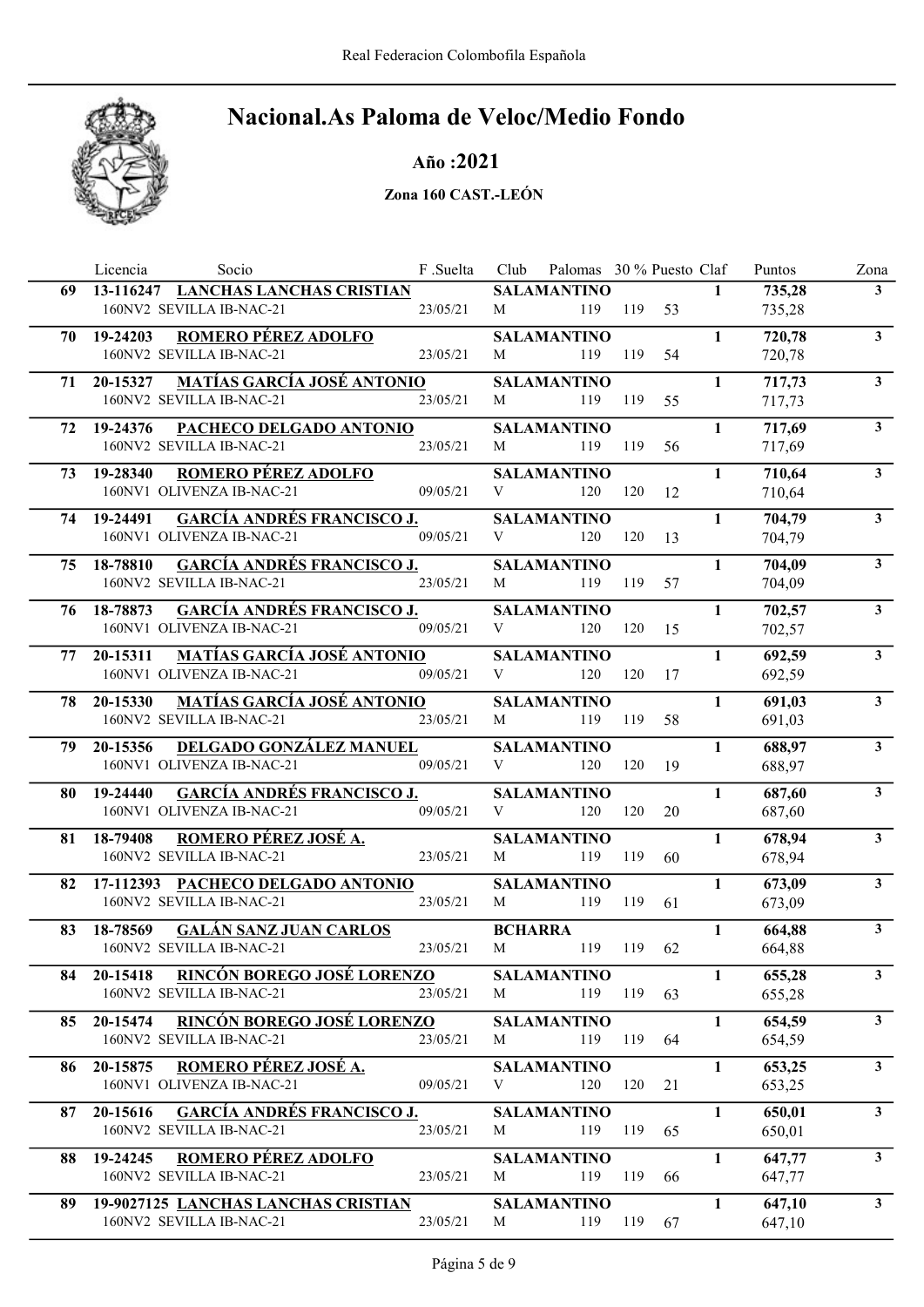

### Año :2021

|            | Licencia<br>Socio                                                      | F .Suelta | Club                | Palomas 30 % Puesto Claf  |     |    |              | Puntos           | Zona                    |
|------------|------------------------------------------------------------------------|-----------|---------------------|---------------------------|-----|----|--------------|------------------|-------------------------|
| 90         | PACHECO DELGADO ANTONIO<br>18-79222                                    |           |                     | <b>SALAMANTINO</b>        |     |    | $\mathbf{1}$ | 624,50           | 3 <sup>1</sup>          |
|            | 160NV2 SEVILLA IB-NAC-21                                               | 23/05/21  | M                   | 119                       | 119 | 68 |              | 624,50           |                         |
| 91         | RINCÓN BOREGO JOSÉ LORENZO<br>20-15449                                 |           |                     | <b>SALAMANTINO</b>        |     |    | 1            | 618,10           | 3 <sup>1</sup>          |
|            | 160NV2 SEVILLA IB-NAC-21                                               | 23/05/21  | M                   | 119                       | 119 | 69 |              | 618,10           |                         |
| 92         | 19-26987<br><b>CUIBUS CRISTIAN</b>                                     |           | <b>BCHARRA</b>      |                           |     |    | $\mathbf{1}$ | 612,74           | 3 <sup>1</sup>          |
|            | 160NV1 OLIVENZA IB-NAC-21                                              | 09/05/21  | V                   | 120                       | 120 | 22 |              | 612,74           |                         |
| 93         | 19-26674<br><b>CUIBUS CRISTIAN</b>                                     |           | <b>BCHARRA</b>      |                           |     |    | $\mathbf{1}$ | 612,15           | $\mathbf{3}$            |
|            | 160NV2 SEVILLA IB-NAC-21                                               | 23/05/21  | M                   | 119                       | 119 | 70 |              | 612,15           |                         |
| 94         | 19-26670<br><b>CUIBUS CRISTIAN</b>                                     |           | <b>BCHARRA</b>      |                           |     |    | $\mathbf{1}$ | 601,62           | 3 <sup>7</sup>          |
|            | 160NV1 OLIVENZA IB-NAC-21                                              | 09/05/21  | V                   | 120                       | 120 | 23 |              | 601,62           |                         |
| 95         | 18-8004595 LANCHAS LANCHAS CRISTIAN                                    |           |                     | <b>SALAMANTINO</b>        |     |    | $\mathbf{1}$ | 601,40           | 3 <sup>1</sup>          |
|            | 160NV2 SEVILLA IB-NAC-21                                               | 23/05/21  | M                   | 119                       | 119 | 74 |              | 601,40           |                         |
|            |                                                                        |           |                     |                           |     |    |              |                  |                         |
| 96         | 18-269222 ROMERO PÉREZ ADOLFO<br>160NV2 SEVILLA IB-NAC-21              | 23/05/21  | M                   | <b>SALAMANTINO</b><br>119 | 119 | 76 | $\mathbf{1}$ | 593,84<br>593,84 | 3 <sup>1</sup>          |
|            |                                                                        |           |                     |                           |     |    |              |                  |                         |
| 97         | 17-112259 GARCÍA ANDRÉS FRANCISCO J.                                   |           |                     | <b>SALAMANTINO</b>        |     |    | $\mathbf{1}$ | 586,21           | $\overline{\mathbf{3}}$ |
|            | 160NV1 OLIVENZA IB-NAC-21                                              | 09/05/21  | V                   | 120                       | 120 | 24 |              | 586,21           |                         |
| 98         | RINCÓN BOREGO JOSÉ LORENZO<br>19-25504                                 |           |                     | <b>SALAMANTINO</b>        |     |    | $\mathbf{1}$ | 585,38           | 3 <sup>1</sup>          |
|            | 160NV1 OLIVENZA IB-NAC-21                                              | 09/05/21  | V                   | 120                       | 120 | 25 |              | 585,38           |                         |
| 99         | <b>CUIBUS CRISTIAN</b><br>19-26667                                     |           | <b>BCHARRA</b>      |                           |     |    | $\mathbf{1}$ | 583,09           | 3 <sup>7</sup>          |
|            | 160NV2 SEVILLA IB-NAC-21                                               | 23/05/21  | M                   | 119                       | 119 | 77 |              | 583,09           |                         |
| 100        | 17-112730 ROMERO PÉREZ ADOLFO                                          |           |                     | <b>SALAMANTINO</b>        |     |    | 1            | 561,83           | 3 <sup>7</sup>          |
|            | 160NV2 SEVILLA IB-NAC-21                                               | 23/05/21  | M                   | 119                       | 119 | 79 |              | 561,83           |                         |
| 101        | <b>MATÍAS GARCÍA JOSÉ ANTONIO</b><br>20-16201                          |           |                     | <b>SALAMANTINO</b>        |     |    | 1            | 558,37           | 3 <sup>1</sup>          |
|            | 160NV2 SEVILLA IB-NAC-21                                               | 23/05/21  | M                   | 119                       | 119 | 80 |              | 558,37           |                         |
| 102        | RINCÓN BOREGO JOSÉ LORENZO<br>19-23944                                 |           |                     | <b>SALAMANTINO</b>        |     |    | 1            | 557,60           | 3 <sup>1</sup>          |
|            | 160NV1 OLIVENZA IB-NAC-21                                              | 09/05/21  | V                   | 120                       | 120 | 26 |              | 557,60           |                         |
| 103        | 18-8004598 LANCHAS LANCHAS CRISTIAN                                    |           |                     | <b>SALAMANTINO</b>        |     |    | $\mathbf{1}$ | 556,94           | 3 <sup>1</sup>          |
|            | 160NV2 SEVILLA IB-NAC-21                                               | 23/05/21  | M                   | 119                       | 119 | 81 |              | 556,94           |                         |
| 104        | 20-15728<br>ROMERO PÉREZ ADOLFO                                        |           |                     | <b>SALAMANTINO</b>        |     |    | $\mathbf{1}$ | 554,74           | 3 <sup>1</sup>          |
|            | 160NV1 OLIVENZA IB-NAC-21                                              | 09/05/21  | V                   | 120                       | 120 | 27 |              | 554,74           |                         |
| 105        | 18-79539 ROMERO PÉREZ ADOLFO                                           |           |                     | <b>SALAMANTINO</b>        |     |    | $\mathbf{1}$ | 550,43           | 3 <sup>1</sup>          |
|            | 160NV2 SEVILLA IB-NAC-21                                               | 23/05/21  | M                   | 119 119                   |     | 82 |              | 550,43           |                         |
|            |                                                                        |           |                     |                           |     |    | $\mathbf{1}$ |                  | 3 <sup>1</sup>          |
| 106        | 19-140765 CUIBUS CRISTIAN<br>160NV1 OLIVENZA IB-NAC-21                 | 09/05/21  | <b>BCHARRA</b><br>V | 120                       | 120 | 28 |              | 548,74<br>548,74 |                         |
|            |                                                                        |           |                     |                           |     |    |              |                  |                         |
| 107        | <b>GALÁN SANZ JUAN CARLOS</b><br>18-78682<br>160NV1 OLIVENZA IB-NAC-21 | 09/05/21  | <b>BCHARRA</b><br>V | 120                       | 120 | 30 | $\mathbf{1}$ | 542,66<br>542,66 | 3 <sup>1</sup>          |
|            |                                                                        |           |                     |                           |     |    |              |                  |                         |
| 108        | 17-112269 GARCÍA ANDRÉS FRANCISCO J.                                   |           |                     | <b>SALAMANTINO</b>        |     |    | $\mathbf{1}$ | 535,60           | 3 <sup>1</sup>          |
|            | 160NV1 OLIVENZA IB-NAC-21                                              | 09/05/21  | V                   | 120                       | 120 | 32 |              | 535,60           |                         |
| 109        | 17-112230 GARCÍA ANDRÉS FRANCISCO J.                                   |           |                     | <b>SALAMANTINO</b>        |     |    | $\mathbf{1}$ | 531,62           | 3 <sup>7</sup>          |
|            | 160NV2 SEVILLA IB-NAC-21                                               | 23/05/21  | M                   | 119                       | 119 | 84 |              | 531,62           |                         |
| <b>110</b> | <b>MATÍAS GARCÍA JOSÉ ANTONIO</b><br>19-23802                          |           |                     | <b>SALAMANTINO</b>        |     |    | $\mathbf{1}$ | 531,08           | $\mathbf{3}$            |
|            | 160NV1 OLIVENZA IB-NAC-21                                              | 09/05/21  | V                   | 120                       | 120 | 33 |              | 531,08           |                         |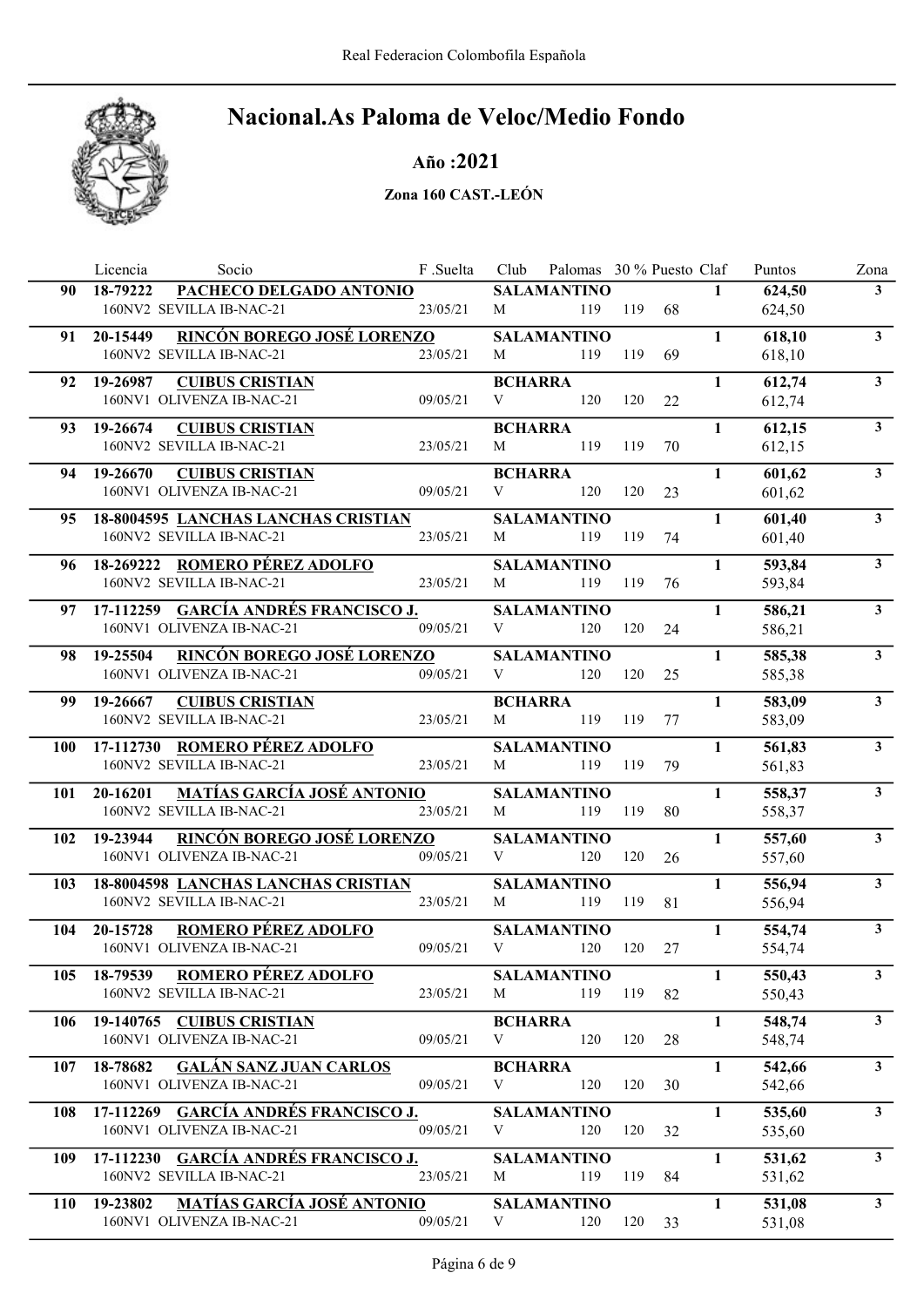

Año :2021

|            | Licencia<br>Socio                                                          | F.Suelta | Club                | Palomas 30 % Puesto Claf  |     |     |              | Puntos           | Zona           |
|------------|----------------------------------------------------------------------------|----------|---------------------|---------------------------|-----|-----|--------------|------------------|----------------|
| 111        | <b>GALÁN SANZ JUAN CARLOS</b><br>20-14904                                  |          | <b>BCHARRA</b>      |                           |     |     | $\mathbf{1}$ | 528,42           | 3 <sup>1</sup> |
|            | 160NV1 OLIVENZA IB-NAC-21                                                  | 09/05/21 | V                   | 120                       | 120 | 34  |              | 528,42           |                |
| 112        | 17-111921 TÁNDEM HNOS. ARMENTEROS                                          |          | <b>BCHARRA</b>      |                           |     |     | 1            | 525,90           | 3 <sup>1</sup> |
|            | 160NV1 OLIVENZA IB-NAC-21                                                  | 09/05/21 | V                   | 120                       | 120 | 36  |              | 525,90           |                |
| 113        | <b>RINCÓN BOREGO JOSÉ LORENZO</b><br>19-23911                              |          |                     | <b>SALAMANTINO</b>        |     |     | $\mathbf{1}$ | 524,82           | 3 <sup>1</sup> |
|            | 160NV1 OLIVENZA IB-NAC-21                                                  | 09/05/21 | V                   | 120                       | 120 | 37  |              | 524,82           |                |
| 114        | <b>GALÁN SANZ JUAN CARLOS</b><br>20-14891                                  |          | <b>BCHARRA</b>      |                           |     |     | $\mathbf{1}$ | 521,12           | 3 <sup>1</sup> |
|            | 160NV1 OLIVENZA IB-NAC-21                                                  | 09/05/21 | V                   | 120                       | 120 | 38  |              | 521,12           |                |
| 115        | 19-24136<br>ROMERO PÉREZ JOSÉ A.                                           |          |                     | <b>SALAMANTINO</b>        |     |     | $\mathbf{1}$ | 515,50           | 3 <sup>1</sup> |
|            | 160NV2 SEVILLA IB-NAC-21                                                   | 23/05/21 | M                   | 119                       | 119 | 86  |              | 515,50           |                |
|            |                                                                            |          |                     |                           |     |     |              |                  | 3 <sup>1</sup> |
| 116        | 17-111909 TÁNDEM HNOS. ARMENTEROS<br>160NV1 OLIVENZA IB-NAC-21             | 09/05/21 | <b>BCHARRA</b><br>V | 120                       | 120 | 40  | $\mathbf{1}$ | 513,80<br>513,80 |                |
|            |                                                                            |          |                     |                           |     |     |              |                  |                |
| 117        | <b>GALÁN SANZ JUAN CARLOS</b><br>19-28384                                  |          | <b>BCHARRA</b>      |                           |     |     | $\mathbf{1}$ | 511,46           | 3 <sup>1</sup> |
|            | 160NV1 OLIVENZA IB-NAC-21                                                  | 09/05/21 | V                   | 120                       | 120 | 41  |              | 511,46           |                |
| 118        | <b>ROMERO PÉREZ ADOLFO</b><br>19-24286                                     |          |                     | <b>SALAMANTINO</b>        |     |     | $\mathbf{1}$ | 493,36           | 3 <sup>7</sup> |
|            | 160NV2 SEVILLA IB-NAC-21                                                   | 23/05/21 | M                   | 119                       | 119 | 88  |              | 493,36           |                |
| 119        | <b>MATÍAS GARCÍA JOSÉ ANTONIO</b><br>19-23816                              |          |                     | <b>SALAMANTINO</b>        |     |     | $\mathbf{1}$ | 485,50           | 3 <sup>1</sup> |
|            | 160NV2 SEVILLA IB-NAC-21                                                   | 23/05/21 | M                   | 119                       | 119 | 89  |              | 485,50           |                |
| <b>120</b> | MORIÑIGO SANTOS GABRIEL A.<br>20-14845                                     |          | <b>BCHARRA</b>      |                           |     |     | $\mathbf{1}$ | 485,01           | 3 <sup>1</sup> |
|            | 160NV1 OLIVENZA IB-NAC-21                                                  | 09/05/21 | V                   | 120                       | 120 | 45  |              | 485,01           |                |
| 121        | <b>DELGADO GONZÁLEZ MANUEL</b><br>19-23859                                 |          |                     | <b>SALAMANTINO</b>        |     |     | $\mathbf{1}$ | 481,02           | $\mathbf{3}$   |
|            | 160NV1 OLIVENZA IB-NAC-21                                                  | 09/05/21 | V                   | 120                       | 120 | 47  |              | 481,02           |                |
| 122        | ROMERO PÉREZ JOSÉ A.<br>19-24137                                           |          |                     | <b>SALAMANTINO</b>        |     |     | $\mathbf{1}$ | 467,85           | 3 <sup>1</sup> |
|            | 160NV1 OLIVENZA IB-NAC-21                                                  | 09/05/21 | V                   | 120                       | 120 | 49  |              | 467,85           |                |
| 123        | 17-112276 GARCÍA ANDRÉS FRANCISCO J.                                       |          |                     | <b>SALAMANTINO</b>        |     |     | $\mathbf{1}$ | 465,32           | 3 <sup>1</sup> |
|            | 160NV1 OLIVENZA IB-NAC-21                                                  | 09/05/21 | V                   | 120                       | 120 | 51  |              | 465,32           |                |
|            |                                                                            |          |                     |                           |     |     |              |                  |                |
| 124        | <b>FARIAS HERNÁNDEZ ÁNGEL</b><br>19-24328<br>160NV1 OLIVENZA IB-NAC-21     | 09/05/21 | V                   | <b>SALAMANTINO</b><br>120 | 120 | 52  | $\mathbf{1}$ | 463,55           | 3 <sup>1</sup> |
|            |                                                                            |          |                     |                           |     |     |              | 463,55           |                |
| 125        | <b>GARCÍA ANDRÉS FRANCISCO J.</b><br>18-78806                              |          |                     | <b>SALAMANTINO</b>        |     |     | $\mathbf{1}$ | 462,92           | 3 <sup>7</sup> |
|            | 160NV1 OLIVENZA IB-NAC-21                                                  | 09/05/21 | V                   | 120                       | 120 | 53  |              | 462,92           |                |
| <b>126</b> | 20-14894 GALÁN SANZ JUAN CARLOS                                            |          | <b>BCHARRA</b>      |                           |     |     | $\mathbf{1}$ | 462,43           | $\mathbf{3}$   |
|            | 160NV1 OLIVENZA IB-NAC-21                                                  | 09/05/21 | V                   | 120                       | 120 | -54 |              | 462,43           |                |
| 127        | 18-78757 MATÍAS GARCÍA JOSÉ ANTONIO                                        |          |                     | <b>SALAMANTINO</b>        |     |     | $\mathbf{1}$ | 461,24           | 3 <sup>1</sup> |
|            | 160NV2 SEVILLA IB-NAC-21                                                   | 23/05/21 | M                   | 119                       | 119 | 90  |              | 461,24           |                |
| 128        | <b>GALÁN SANZ JUAN CARLOS</b><br>18-78580                                  |          | <b>BCHARRA</b>      |                           |     |     | $\mathbf{1}$ | 460,42           | 3 <sup>1</sup> |
|            | 160NV1 OLIVENZA IB-NAC-21                                                  | 09/05/21 | V                   | 120                       | 120 | 55  |              | 460,42           |                |
| 129        | 19-24375<br>PACHECO DELGADO ANTONIO                                        |          |                     | <b>SALAMANTINO</b>        |     |     | $\mathbf{1}$ | 458,73           | 3 <sup>1</sup> |
|            | 160NV1 OLIVENZA IB-NAC-21                                                  | 09/05/21 | V                   | 120                       | 120 | 56  |              | 458,73           |                |
| <b>130</b> | 20-15345<br>DELGADO GONZÁLEZ MANUEL                                        |          |                     | <b>SALAMANTINO</b>        |     |     | $\mathbf{1}$ | 455,67           | 3 <sup>1</sup> |
|            | 160NV1 OLIVENZA IB-NAC-21                                                  | 09/05/21 | V                   | 120                       | 120 | 57  |              | 455,67           |                |
|            |                                                                            |          |                     |                           |     |     |              |                  |                |
| 131        | <b>MATÍAS GARCÍA JOSÉ ANTONIO</b><br>20-15336<br>160NV1 OLIVENZA IB-NAC-21 | 09/05/21 | V                   | <b>SALAMANTINO</b><br>120 | 120 | 58  | $\mathbf{1}$ | 454,17           | 3 <sup>1</sup> |
|            |                                                                            |          |                     |                           |     |     |              | 454,17           |                |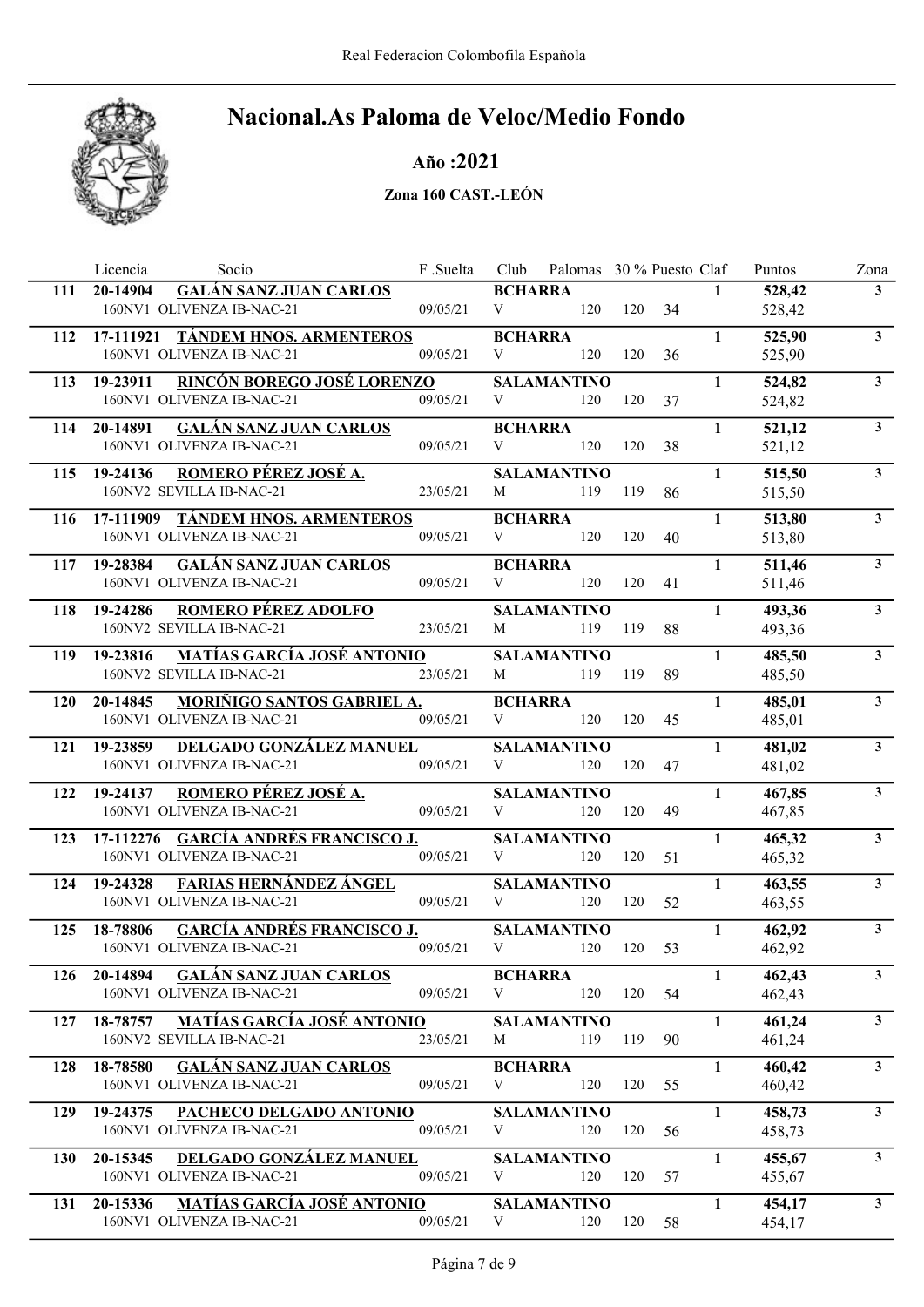

### Año :2021

|            | Licencia<br>Socio                                                | F.Suelta | Club           | Palomas 30 % Puesto Claf  |     |    |              | Puntos           | Zona           |
|------------|------------------------------------------------------------------|----------|----------------|---------------------------|-----|----|--------------|------------------|----------------|
| 132        | DELGADO GONZÁLEZ MANUEL<br>20-15366<br>160NV1 OLIVENZA IB-NAC-21 | 09/05/21 | V              | <b>SALAMANTINO</b>        |     |    | $\mathbf{1}$ | 442,86           | 3 <sup>1</sup> |
|            |                                                                  |          |                | 120                       | 120 | 60 |              | 442,86           |                |
| 133        | <b>GALÁN SANZ JUAN CARLOS</b><br>19-28343                        |          | <b>BCHARRA</b> |                           |     |    | $\mathbf{1}$ | 440,79           | 3 <sup>1</sup> |
|            | 160NV2 SEVILLA IB-NAC-21                                         | 23/05/21 | M              | 119                       | 119 | 91 |              | 440,79           |                |
| 134        | 19-9508549 LANCHAS LANCHAS CRISTIAN                              |          |                | <b>SALAMANTINO</b>        |     |    | $\mathbf{1}$ | 427,80           | $3^{\circ}$    |
|            | 160NV2 SEVILLA IB-NAC-21                                         | 23/05/21 | M              | 119                       | 119 | 92 |              | 427,80           |                |
| 135        | MORIÑIGO SANTOS GABRIEL A.<br>20-14814                           |          | <b>BCHARRA</b> |                           |     |    | $\mathbf{1}$ | 425,64           | 3 <sup>1</sup> |
|            | 160NV1 OLIVENZA IB-NAC-21                                        | 09/05/21 | V              | 120                       | 120 | 63 |              | 425,64           |                |
| 136        | 20-15623<br>PACHECO DELGADO ANTONIO                              |          |                | <b>SALAMANTINO</b>        |     |    | $\mathbf{1}$ | 415,71           | 3 <sup>1</sup> |
|            | 160NV1 OLIVENZA IB-NAC-21                                        | 09/05/21 | V              | 120                       | 120 | 66 |              | 415,71           |                |
| 137        | <b>RINCÓN BOREGO JOSÉ LORENZO</b><br>18-79177                    |          |                | <b>SALAMANTINO</b>        |     |    | $\mathbf{1}$ | 407,42           | $\mathbf{3}$   |
|            | 160NV1 OLIVENZA IB-NAC-21                                        | 09/05/21 | V              | 120                       | 120 | 67 |              | 407,42           |                |
| 138        | <b>MATÍAS GARCÍA JOSÉ ANTONIO</b><br>20-15325                    |          |                | <b>SALAMANTINO</b>        |     |    | $\mathbf{1}$ | 405,46           | $\mathbf{3}$   |
|            | 160NV1 OLIVENZA IB-NAC-21                                        | 09/05/21 | V              | 120                       | 120 | 68 |              | 405,46           |                |
| 139        | <b>ROMERO PÉREZ ADOLFO</b><br>19-24241                           |          |                | <b>SALAMANTINO</b>        |     |    | $\mathbf{1}$ | 404,29           | $\mathbf{3}$   |
|            | 160NV1 OLIVENZA IB-NAC-21                                        | 09/05/21 | V              | 120                       | 120 | 70 |              | 404,29           |                |
| 140        | <b>MATÍAS GARCÍA JOSÉ ANTONIO</b><br>20-15335                    |          |                | <b>SALAMANTINO</b>        |     |    | $\mathbf{1}$ | 399,91           | $\mathbf{3}$   |
|            | 160NV1 OLIVENZA IB-NAC-21                                        | 09/05/21 | V              | 120                       | 120 | 72 |              | 399,91           |                |
| 141        | 18-269185 TÁNDEM HNOS. ARMENTEROS                                |          | <b>BCHARRA</b> |                           |     |    | $\mathbf{1}$ | 395,46           | 3 <sup>1</sup> |
|            | 160NV1 OLIVENZA IB-NAC-21                                        | 09/05/21 | V              | 120                       | 120 | 73 |              | 395,46           |                |
| 142        | <b>GALÁN SANZ JUAN CARLOS</b><br>18-78622                        |          | <b>BCHARRA</b> |                           |     |    | $\mathbf{1}$ | 392,55           | 3 <sup>1</sup> |
|            | 160NV2 SEVILLA IB-NAC-21                                         | 23/05/21 | M              | 119                       | 119 | 93 |              | 392,55           |                |
|            |                                                                  |          |                |                           |     |    |              |                  |                |
| 143        | PACHECO DELGADO ANTONIO<br>20-15628<br>160NV1 OLIVENZA IB-NAC-21 | 09/05/21 | V              | <b>SALAMANTINO</b><br>120 | 120 | 74 | 1            | 392,38<br>392,38 | $\mathbf{3}$   |
|            |                                                                  |          |                |                           |     |    |              |                  |                |
| 144        | ROMERO PÉREZ JOSÉ A.<br>18-79468<br>160NV2 SEVILLA IB-NAC-21     |          |                | <b>SALAMANTINO</b>        |     |    | 1            | 392,32           | 3 <sup>1</sup> |
|            |                                                                  | 23/05/21 | M              | 119                       | 119 | 94 |              | 392,32           |                |
| 145        | <b>TÁNDEM HNOS. ARMENTEROS</b><br>17-111911                      |          | <b>BCHARRA</b> |                           |     |    | 1            | 390,63           | $3^{\circ}$    |
|            | 160NV1 OLIVENZA IB-NAC-21                                        | 09/05/21 | V              | 120                       | 120 | 75 |              | 390,63           |                |
| 146        | 20-15862<br>ROMERO PÉREZ JOSÉ A.                                 |          |                | <b>SALAMANTINO</b>        |     |    | $\mathbf{1}$ | 390,25           | $\mathbf{3}$   |
|            | 160NV1 OLIVENZA IB-NAC-21                                        | 09/05/21 | V              | 120                       | 120 | 76 |              | 390,25           |                |
|            | 147 19-23835 MATÍAS GARCÍA JOSÉ ANTONIO                          |          |                | <b>SALAMANTINO</b>        |     |    | $\mathbf{1}$ | 389,62           | $\mathbf{3}$   |
|            | 160NV1 OLIVENZA IB-NAC-21                                        | 09/05/21 | V              | 120                       | 120 | 77 |              | 389,62           |                |
| 148        | <b>MORIÑIGO SANTOS GABRIEL A.</b><br>20-14878                    |          | <b>BCHARRA</b> |                           |     |    | $\mathbf{1}$ | 386,10           | $\mathbf{3}$   |
|            | 160NV1 OLIVENZA IB-NAC-21                                        | 09/05/21 | V              | 120                       | 120 | 80 |              | 386,10           |                |
| 149        | <b>MATÍAS GARCÍA JOSÉ ANTONIO</b><br>20-15333                    |          |                | <b>SALAMANTINO</b>        |     |    | $\mathbf{1}$ | 384,92           | $\mathbf{3}$   |
|            | 160NV1 OLIVENZA IB-NAC-21                                        | 09/05/21 | V              | 120                       | 120 | 81 |              | 384,92           |                |
| <b>150</b> | 19-25496 RINCÓN BOREGO JOSÉ LORENZO                              |          |                | <b>SALAMANTINO</b>        |     |    | $\mathbf{1}$ | 383,63           | 3 <sup>1</sup> |
|            | 160NV2 SEVILLA IB-NAC-21                                         | 23/05/21 | M              | 119                       | 119 | 95 |              | 383,63           |                |
| 151        | 19-26992<br><b>CUIBUS CRISTIAN</b>                               |          | <b>BCHARRA</b> |                           |     |    | $\mathbf{1}$ | 377,28           | 3 <sup>1</sup> |
|            | 160NV1 OLIVENZA IB-NAC-21                                        | 09/05/21 | V              | 120                       | 120 | 83 |              | 377,28           |                |
|            |                                                                  |          |                |                           |     |    |              |                  |                |
| 152        | 19-23933 RINCÓN BOREGO JOSÉ LORENZO<br>160NV1 OLIVENZA IB-NAC-21 | 09/05/21 | V              | <b>SALAMANTINO</b><br>120 | 120 | 84 | $\mathbf{1}$ | 372,07           | 3 <sup>1</sup> |
|            |                                                                  |          |                |                           |     |    |              | 372,07           |                |